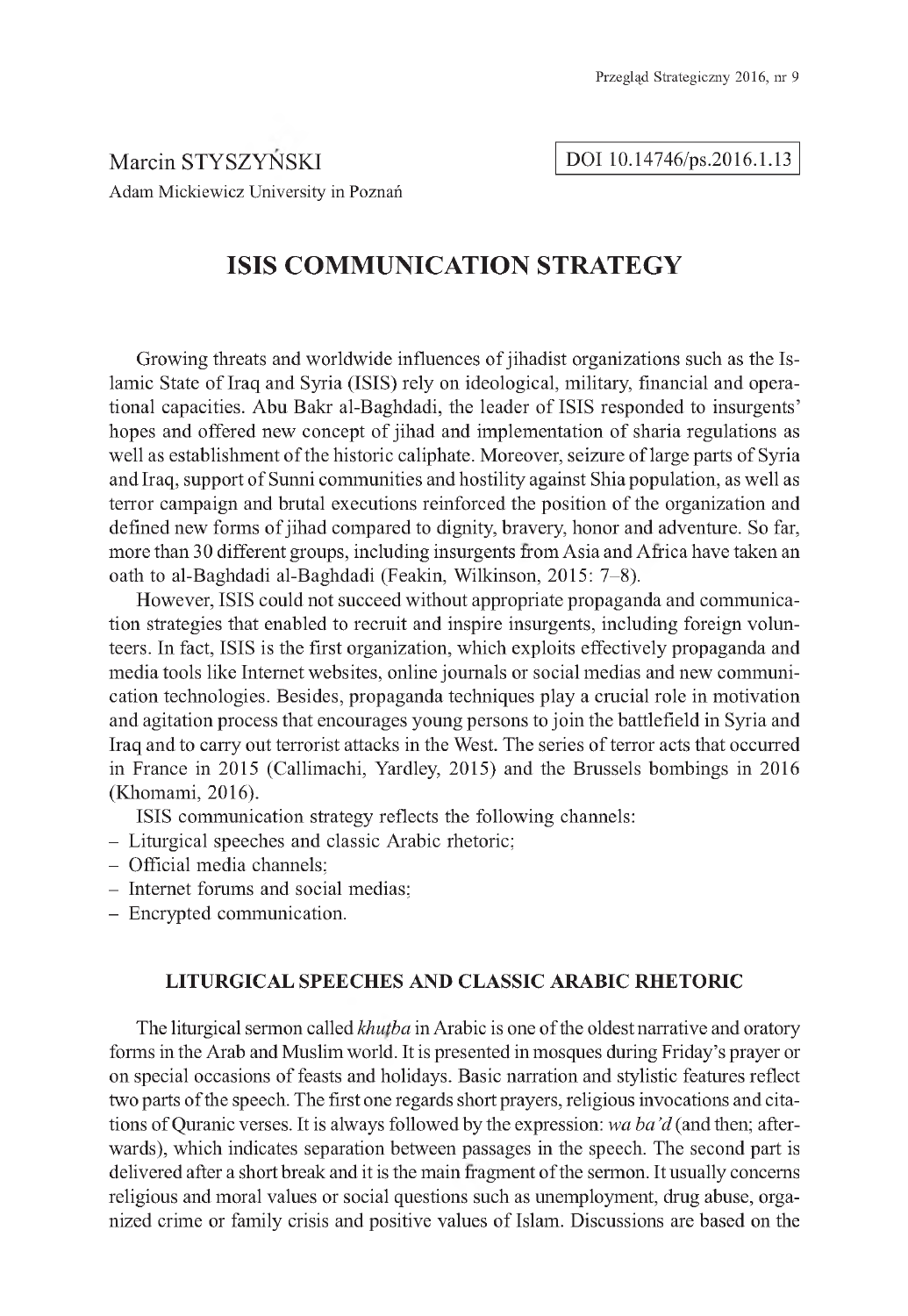Quran and hadiths (stories, statements and report attributed to the Prophet Mohammad) or various allegories and examples from history and everyday life. The speech is concluded by other religious citations (Jones, 2012: 195-232).

Moreover, the central fragment of the sermon also reflect implementation of rhetorical devices *(balagha* in Arabic) regarding different forms of narration and compositions, appropriate words and arguments as well as rhetorical figures like comparisons, metaphors, repetitions or antithesis (Gaffney, 1994: 271-293).

*Khutba* also includes some non-verbal devices and speaker's attributes such as theological skills, respect among believers, presentation of the sermon in liturgical podium above the auditorium as well as sacral clothes during the speech or balanced voice and gestures (Jones, 2012: 195-232).

It should be pointed out that religious discourse was often politicized by Islamist groups, which used the structure of *khutba* or *balagha* to present political messages in the second part of the speech. Traditional liturgical discourse has also affected Abu Bakr al-Baghdadi who applied the concept of the sermon in his official speeches. The sermon delivered in Ramadan 2014, in which he announced the establishment of the caliphate is a good example in that context (Strange, 2014). Contrary to previous jihadist leaders, al-Baghdadi respected all conventions and etiquettes regarding non-verbal and narration features of *khutba* (Jones, 2012: 195-232).

His sermon was presented in classic Arabic in the main mosque in Mosul above the auditorium in liturgical podium. Al-Baghdadi was wearing sacral clothes and he was standing up at the first step 67 of speech and then he was sitting down during other parts of the discourse. He also avoided loud voices, chaotic gestures or reactions and he used index fingers to precise or underlines some questions.

Apart from personal skills, al-Baghdadi followed strict narration and stylistic devices of *khutba* and *balagha.* He started his speech with religious invocations and citations and after a short break he refers to main subjects concerning spiritual values of the holy month, which absolves from all sins and rehabilitates human souls. Ramadan was confronted with specific concept of jihad described by al-Baghdadi as scarified efforts facilitating defeat of enemies and implementation of Islam values and the historic caliphate.

Furthermore, Al-Baghdadi's opinions were followed by appropriate argumentations based on sources such as the Quran, hadiths or citations of noble personalities from the history of Muslim empires. For examples, he refers to the speech of the Caliph Abu Bakr who became the first Muslim Caliph from 632 to 634 following the Prophet Muhammad's death. Al-Baghdadi appeals to the famous speech of Abu Bakr after seizure of power: "I have been given the authority over you, and I am not the best of you. If I do well, help me; and if I do wrong, set me right. Sincere regard for truth is loyalty and disregard for truth is treachery. The weak amongst you shall be strong with me until I have secured his rights, if God will; and the strong amongst you shall be weak with me until I have wrested from him the rights of others, if God will. Obey me so long as I obey God and His Messenger. But if I disobey God and His Messenger, ye owe me no obedience. Arise for your prayer, God have mercy upon you'' (Munir, 2005: 39-40).

Al-Baghdadi avoided straight political messages but the appeal to the symbolic speech of Abu Bakr enabled to authorize the new Caliphate and to justify ISIS policy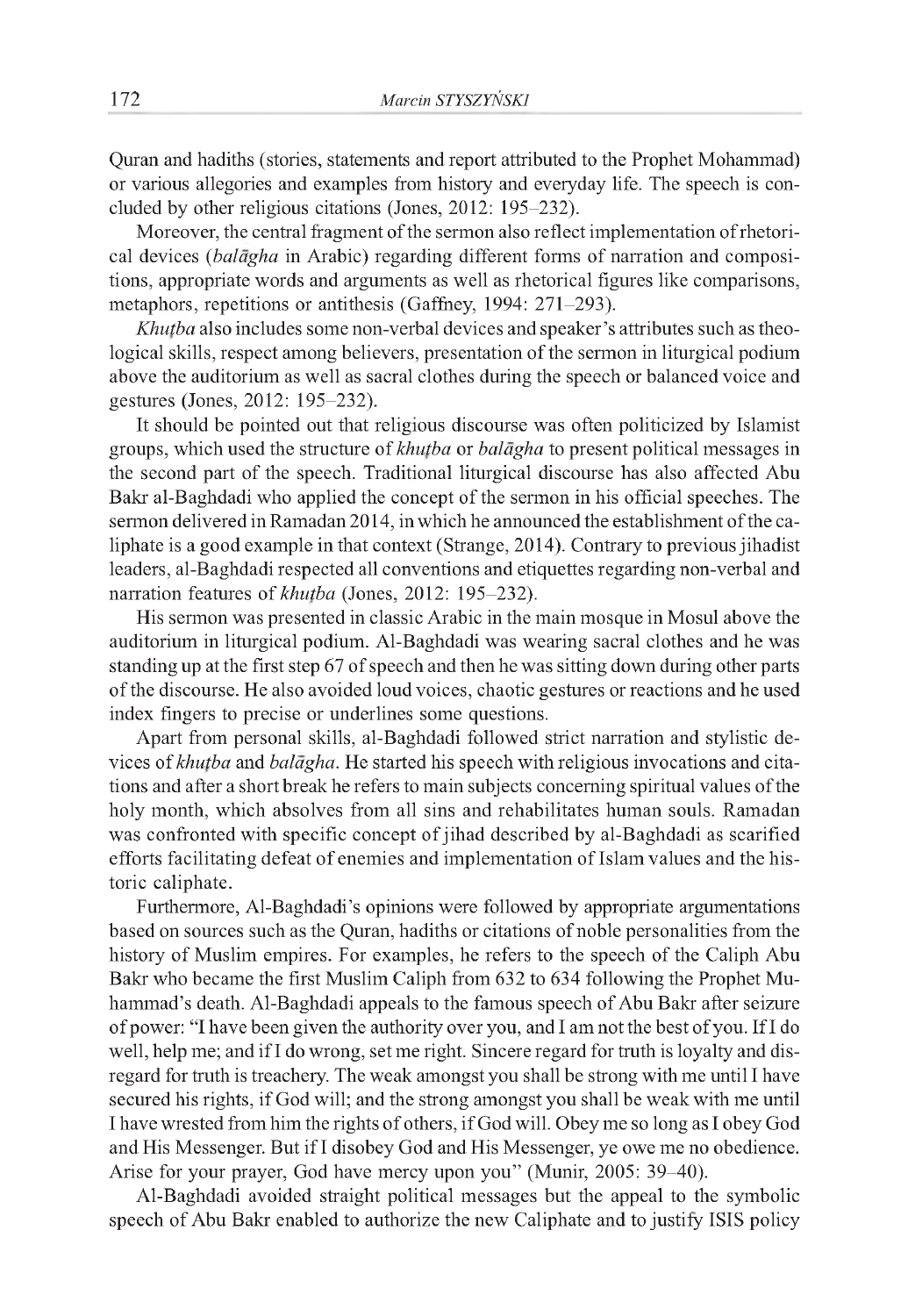regarding violent implementation of sharia laws, executions of hostages and religious minorities. It should be pointed out that al-Baghdadi's speech was addressed to local audiences that have been used to traditional and liturgical discourse. Furthermore, the religious features strengthened ISIS political messages and they stimulated allegiance of rival jihadist groups and recruitment of new insurgents.

## **OFFICIAL MEDIA CHANNELS**

ISIS has implemented some innovative forms of propaganda that includes new technologies such as TV channels, radio stations or sophisticated online magazines issued in PDF versions. It should be pointed out that all sources are available in different free Web hosting or uploading sites. They are released in multilingual versions in order to attract wide audience, especially young militants from Western countries (Daninos, 2015: 10-14).

*Dabiq* magazine became an important communication platform for radical Islamists around the world (*Jihadology*, 2015). The name refers to the historic Battle of Marj Dabiq near Aleppo in Syria. In 1516 the Ottoman army conquered most of the Middle East, which encompassed the entire region of Syria and built the new Empire (Gray, 1975: 14-15).

Instead of long theological and political discussions, the magazine contains short messages based on suggestive graphics and provocative pictures similar to tabloid press or comics. Cover and first pages from the magazine usually present main headlines, including slogans regarding policy and strategy of the new caliphate. Statements, manifestos and short reports are always followed by photos illustrating ISIS successful offensives and campaigns in Syria and Iraq, images of wounded soldiers among fires and explosions as well as victorious parades of militants in controlled cities or harvest campaign and distribution of food and water. Other pictures show brutal executions of Shia prisoners, representatives of Christian and Yazidi communities or some colorful and sophisticated graphics showing spectacular terrorist attacks around the world. The pictures are followed by symbolic sentences such as: "Khalifa declared", "A new era has arrived" or: "It's either the Islamic state of the flood" (*Jihadology*, 2015).

The *Dabiq* respects traditional concept of propaganda popularized by previous jihadist leaders such as Osama bin Laden, Abu Musab al-Zarqawi. For example, different opponents are usually called *şalībiyyūn* (crusaders), *taghut* (a devil, a Satan) or *kuffar* (sinners) and *murtaddun* (apostates). The meanings are already known for radical Islamists, who compare Western and local authorities to the Devil, sins, immorality, crusaders wars or Zionism. Furthermore, the *Dabiq* presents transliterations of the Arabic words without English equivalents in order to conserve stylistic traditions of jihadist propaganda and to identify symbolic meanings that unite and strengthen ISIS insurgents and followers. It should be also pointed out, that ISIS hijacked the stylistic and linguistic concept of the *Inspire* magazine issued by Anwar al-Awlaqi who has been killed in 2011 by drone attack on his convoy in Jawf province, Yemen (Koplowitz, 2013). Sophisticated and modern style of the *Inspire* magazine contained short messages in English based on suggestive graphics and significant pictures similar to tabloid press or comics and graffiti. The slogans exposed in the journals usually refer to martyrdom and bravery of militants as well as destructive activities of Western countries.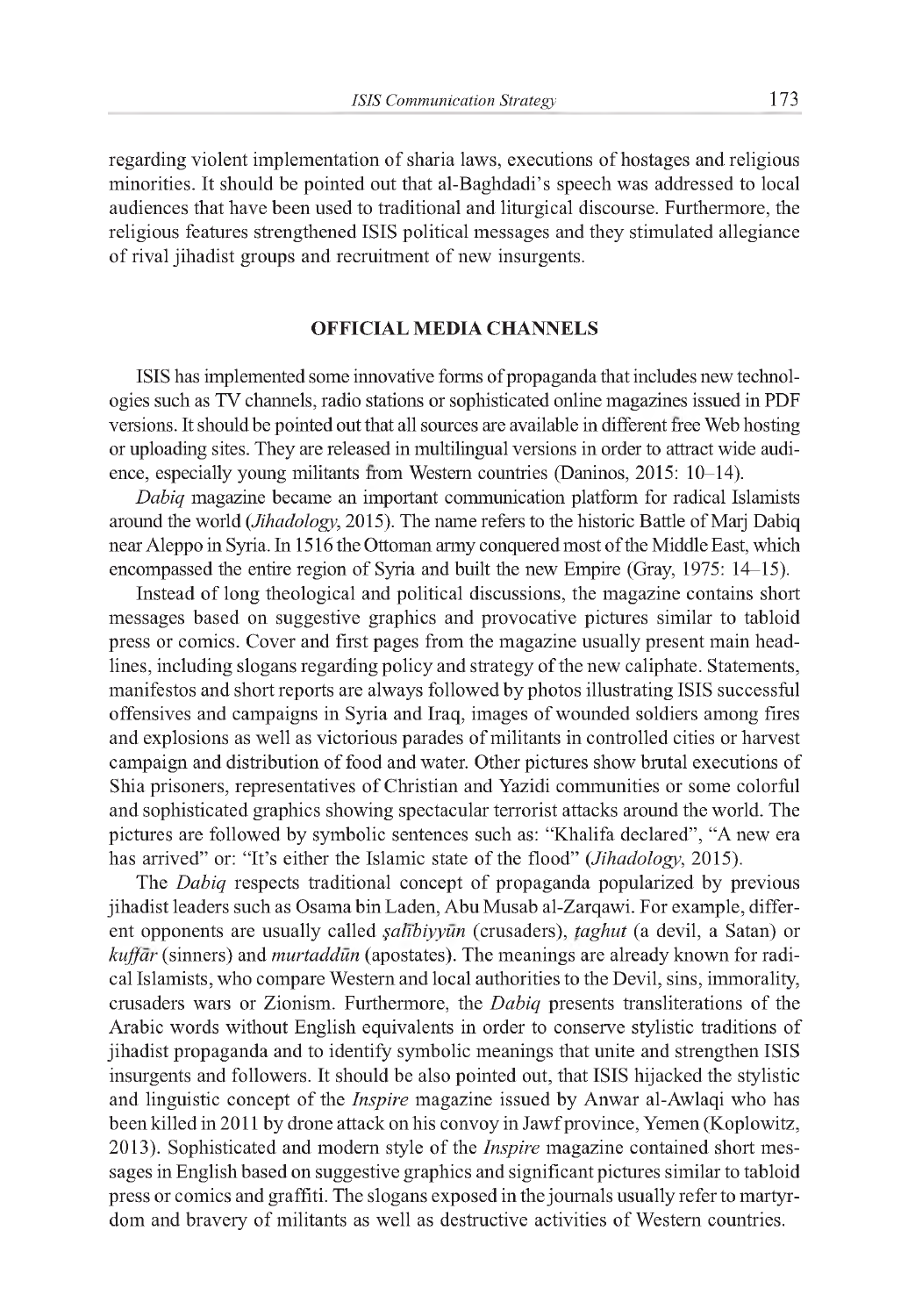Apart from online journals and magazines ISIS broadcasts the radio station called *al-Bayan* (Statement) and TV station al-Hayat Media Center as well as the Internet service *Amaq Ikhbariyya* (Depth of Information). The audiovisual tools enable to implement sophisticated programs and headlines, including high quality pictures, graphics and videos regarding statements on terrorist attacks, short multilingual reports from battlefields in Syria and Iraq, brutal executions of hostages as well as manifestos glorifying attacks against enemies and implementation of ISIS laws and regulation in controlled territories (Ajroudi, 2015).

For example, some media sources present modifications of heroes and graphics appearing in popular video games or Hollywood films. They are attributed to local fighters who are compared in that way to brave and famous heroes fighting with brutal enemies.

ISIS official media channels also include statements, which are often similar to war reports. They usually contain dates and type of attacks as well as number of casualties among security forces and civilians. However, descriptions and updates are always followed by appropriate graphics, pictures, color scheme and logotype that identify the organization.

## **INTERNET FORUMS AND SOCIAL MEDIA**

Internet forums and social medias became a popular form of communication among ISIS militants, sympathizers or neutral Internet users interested in current events in the Arab-Muslim world. Besides, those devices create an alternative for formal statements and they facilitate informal communication, that includes short commentaries, sophisticated pictures and videos or sublime religious chants (Rudner, 2016: 8-25).

Moreover, social medias play and important role during terrorist attacks. Particular terrorist plot generates various posts and tweets that intensify fears, suspicions and information chaos among audiences and authorities. Internet messages include unconfirmed threats, exaggerated data and descriptions. In this regard, it is hard to manage and to separate true or false messages. It is also difficult to identify whether particular message is posted by jihadist militants, sympathizers of jihadism or neutral Internet users. This type of communication is often applied before official statements delivered after terrorist attacks.

ISIS also exploits Twitter networks instead of Facebook or Instagram profiles because in their opinions they have poor security and encrypting tools. ISIS Twitter profiles contain appropriate avatars and materials that demonstrate jihadist objectives. Every tweet generates other posts and profiles reflecting common ideas regarding glorification of ISIS fighters and condemnation of local and Western authorities or threats of future attacks (ibidem).

Furthermore, ISIS militants can freely express their opinions, manifestos, graphics and videos. The new phenomenon was obvious during the terrorist attack against the Charlie Hebdo magazine in Paris in January 2015. ISIS followers published a tragic photo of a dead policemen lying on the ground. It referred to first headlines from the attack showing a terrorist shooting a police officer who tried to help people executed in the editorial board of the Charlie Hebdo. Twitter accounts used by ISIS released the picture of the killed policeman with short inscriptions: "If we do not revenge the Prophet, we do not will know prosperity" and: "The attack against the newspaper which pub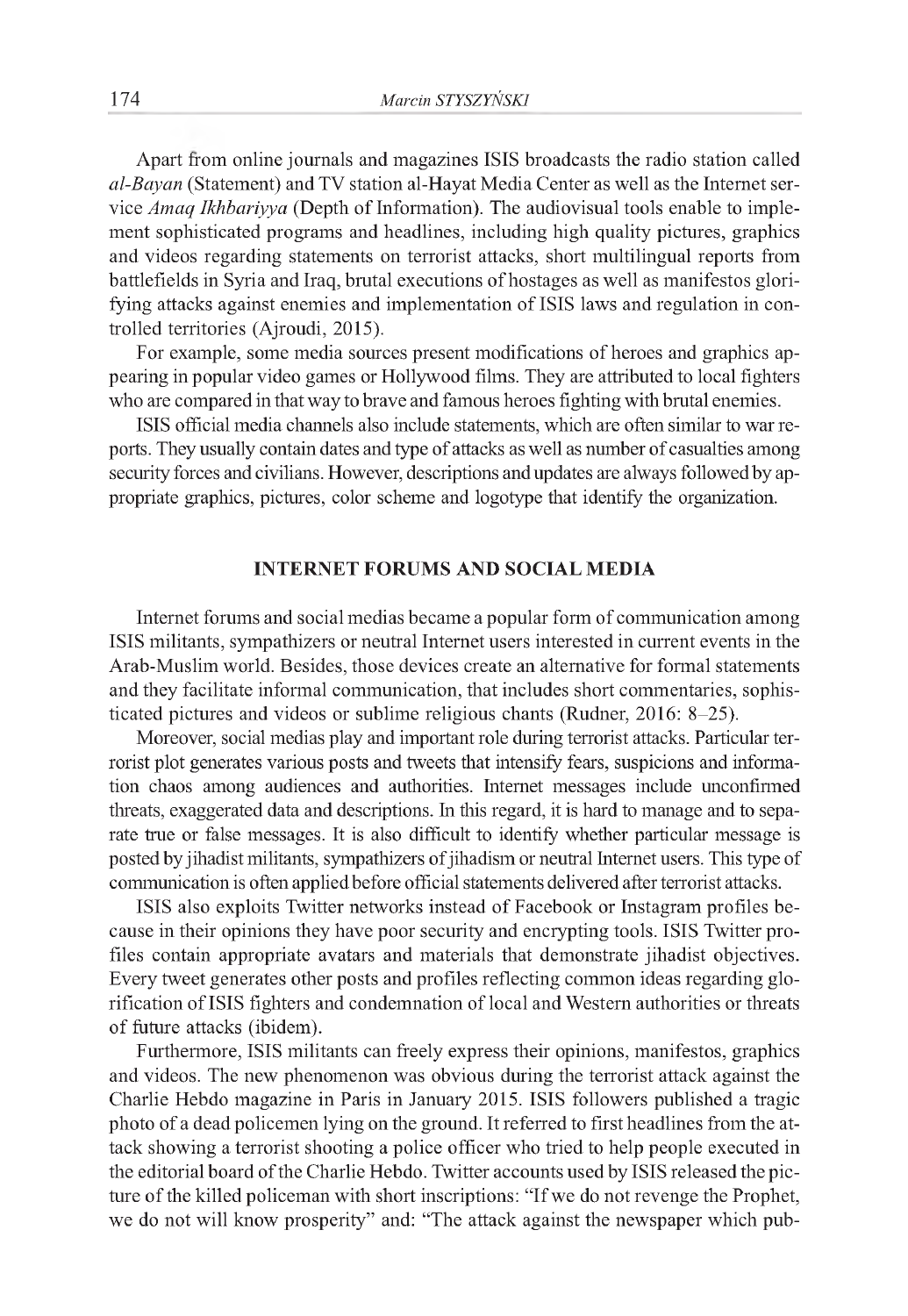lished pictures insulting the Prophet" *(Twitter,* 2015). The commentaries explained and justified the attacks and they glorified ISIS strategy against Western countries supporting antiterrorist coalition in the Middle East.

The violent response to the caricatures of the Prophet Mohammad published by the magazine has created an useful religious background for al-Baghdadi's organization, which tried to provoke French forces and engage them in Syria. Indeed, after the terrorist attacks in January and November 2015, France started airstrikes in Syria (Irish, Vidalon, 2015). It should be also noted that the tragic image of the policemen and the inscriptions affected other, similar tweets that emphasized the sense of revenge and victory over the enemy.



Picture 1. The example of the Tweet regarding the attacks against the Charlie Hebdo magazine

Source: *Twitter* (2015), http://www.twitter.com/ss20y4\_zz/status/ 5529008774030454784 (14.05.2016).

According to the United States Department of Defense there are around 6,000 active ISIS users. Some surveys estimate 46,000 ISIS supporters who use Twitter accounts (Astorino-Courtois, Canna,  $2015: 11-13$ ). It is also more and more difficult to identify potential supporters, militants and terrorists because they use various avatars, profiles, symbols and particular words that unite them and facilitate communication and exchange of materials. Moreover, blocking of Twitter accounts are ineffective because suspended profiles are replaced by new users who often change their avatars, profiles and settings of the account.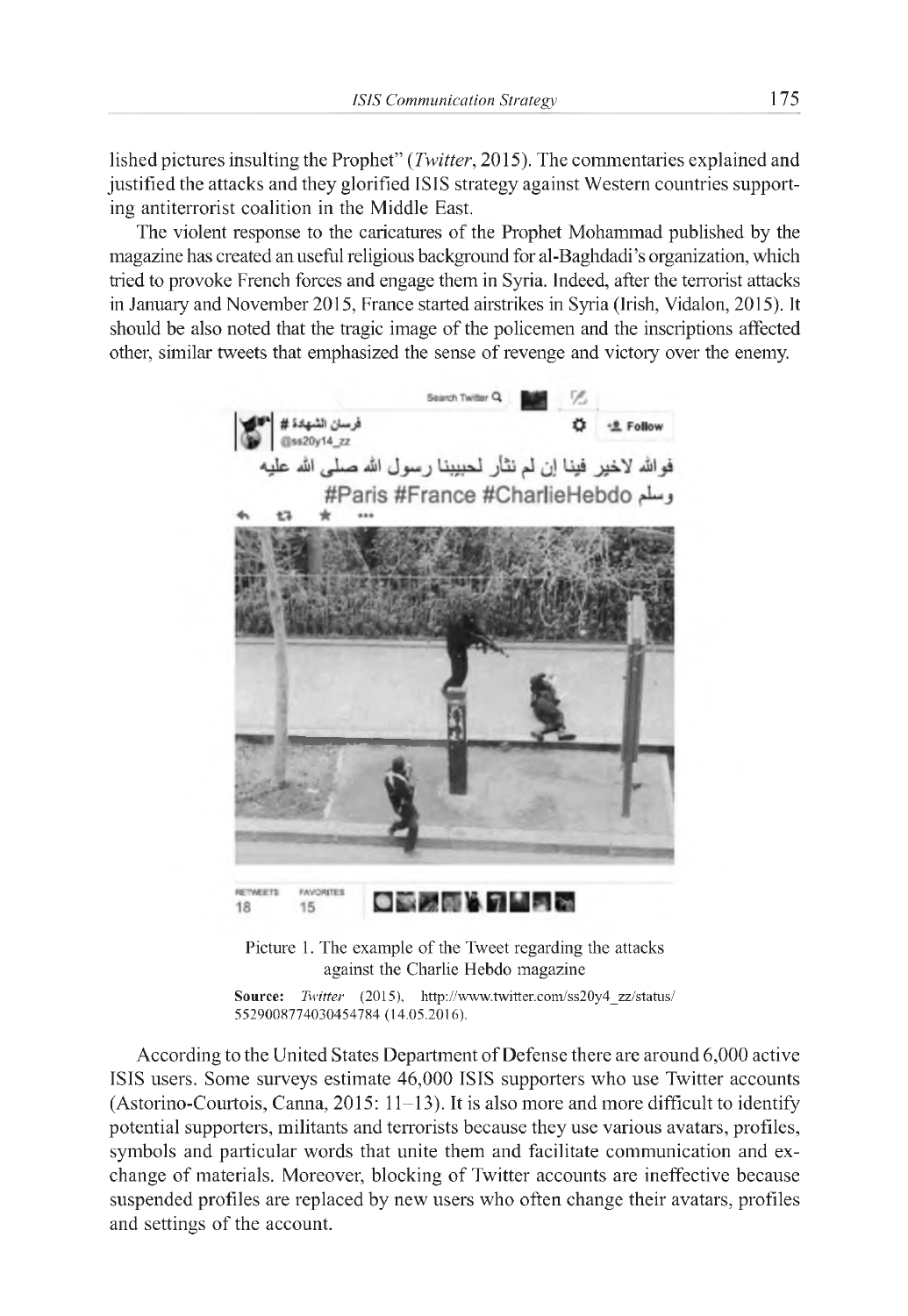It should be pointed out that jihadist communication in Twitter relies on appropriate Arabic words and phrases applied as hashtags. They usually refer to the following items: *khilāfa* (caliphate) and *dawla islāmiyya* (Islamic State), *jund al-khilāfa* (soldiers of the caliphate) or they are derivated from the popular jihadist websites such as *amaq ikhbariyya, shabakat al-jihâd al-alamiyyi* (worldwide jihadi network) and *anrâr*  $al-mujahid\bar{u}n$  (followers of mujahedeen)<sup>1</sup>. The examples are often modified and they include additional epithets in Arabic in case of blocking and suspension of the websites. However, the derivations enable to find and to renew the communication in blocked Internet services.

Many Tweets include different statements, threats and short commentaries posted after particular terrorist attacks. The accounts are usually attributed to the hashtag *ghazwa mubâraka* (blessed invasion) with an appropriate name of the country affected by terrorist threats and attacks. Some hashtags refer to well-known names of opponents like *crusaders, sinners* and *apostates.* The meanings refer to heroic Muslim conquests and victories during first ages of Islamic empires as well as during crusaders' wars. Emotional and pathetic connotations of the meaning identify common ideas and objectives among radicals who justify and glorify in that way terrorist attacks (Vidino, Hughes, 2015).

It should be pointed out that the communication in social medias also include code-switching, which concerns mixture of Arabic and English words and phrases as well as formal transcription of ISO (International Organization for Standard) or informal transcriptions of Arabic based on freestyle graphic equivalents. The concept is very popular in Internet mobile communications, especially among young Muslim generations. Internet users avoid translations of Arabic meanings in order to conserve symbolic character of words and their original semantic fields unavailable in Indo-European languages. However, conversation partners can't write or type classic Arabic or they do know how to transcribe correctly the words.

Umm Jihad @ZumaruUannah - 5h Alhamdulillahi rabbil alimeen, I'm the most content I have ever been in my life  $\heartsuit$ E3 S \* 14 ...

FIG. 8 Muthana on life in the caliphate, January 2015.



FIG. 23 Ariel Bradley celebrates the Chattanooga shootings.

Picture 2. The Examples of Arabic-English code-switching applied by jihadist in the Internet messengers

Source: L. Vidino, S. Hughes (2015), *ISIS in America: from Retweets to Raqqa. The Program on Extremism,* Washington, p. 9-10.

 $1$  The following examples refer to various profiles and accounts created in Twitter service by ISIS members or sympathizers of the organization. Many accounts do not exist anymore but they are all available in my provide archives and they collected in PDF or Screenshots.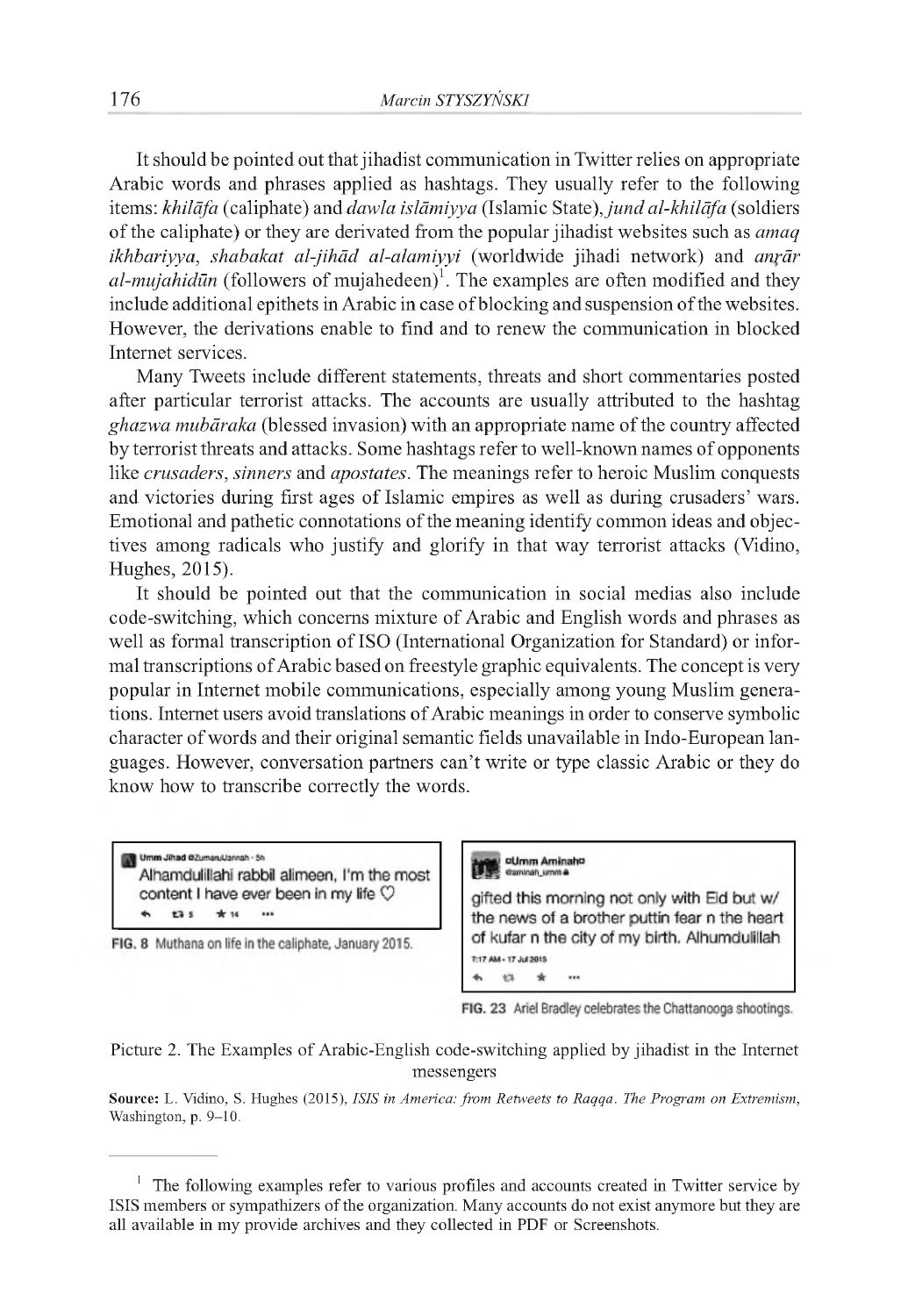#### **ENCRYPTED COMMUNICATION**

Recently, jihadists have applied advanced computer technologies such as hacking tools, mobile phone devices and encrypting programs, which facilitate protection of identity and conversations (Zetter, 2015).

For instance, in January 2016 ISIS hacked the TV station Bein HD 4 in order to spread its programs across the region (Webb, 2016). Bein HD 4 is a popular Arabic sport channel broadcasted by the Egyptian satellite provider Nilesat. The hacked station launched headlines about airstrikes, weather reports, lectures concerning jihadism and other propaganda materials that criticized al-Assad regime and glorified ISIS fighters.

ISIS also exploits vehicle communication and hidden codes. For example, in January 2016 British authorities foiled ISIS terror plot in the UK after intercepting suspicious chatter between commercial airline pilots. The two pilots, who were leaving Amsterdam's airport for the Middle Eastern, used coded language which made reference to pop music. They also used the emergency 'Mayday' frequency to discuss their terrorist plans (Robson, 2016).

The application of new technologies is also evident in the case of Telegram Messenger. ISIS encourages its followers to start using that popular Internet application in order to avoid surveillance. The Telegram has more than 50 million users, who send 1 billion messages a day. It also guarantees privacy and encrypted audiovisual conversations based on various communication channels (Smith, 2015).

Jihadists join the channels *Akhbar al-Khilafa* (Caliphate Information), *Akhbar al-Jihad* (Jihad Information), *Isdarat al-Khilafa* (Publications of the Caliphate) or *Nuqta I 'lamiyya li-al-Dawla al-Islamiyya* (Media Hotspot of the Islamic State) and *Shajarat al-Khilafa* (the Tree of the Caliphate). Each channel include thousands of member who transfer and share messages, pictures and videos or they follow online chats with other Telegram users. Apart from ideological and propaganda materials, the Telegram enables to share operational, logistic and financial updates and details concerning ISIS activities, including preparation of terrorist attacks. The exchange of nearly 2000 photos, 14 voice message and 816 links demonstrate the growing influences of the application (Khan, 2015).

\* \* \*

The research presented in the paper has demonstrated some innovative communication and propaganda techniques implemented by ISIS. Analysis of propaganda techniques showed that all communication channels affected different audiences. For instance, speeches delivered in Arabic by ISIS leader, Abu Bakr al-Baghdadi targeted local populations and stimulated their emotions, opinions and reactions thanks to liturgical style and implementation of non-verbal regulations of the sermon and traditional rhetorical devices.

Moreover, the agitation process reflected official websites, manifestos, online journals and statements released in various languages. ISIS leaders exploited the official communication channels to claim their responsibility for particular terrorist attacks and to present detailed information about damages and causalities. Besides, the official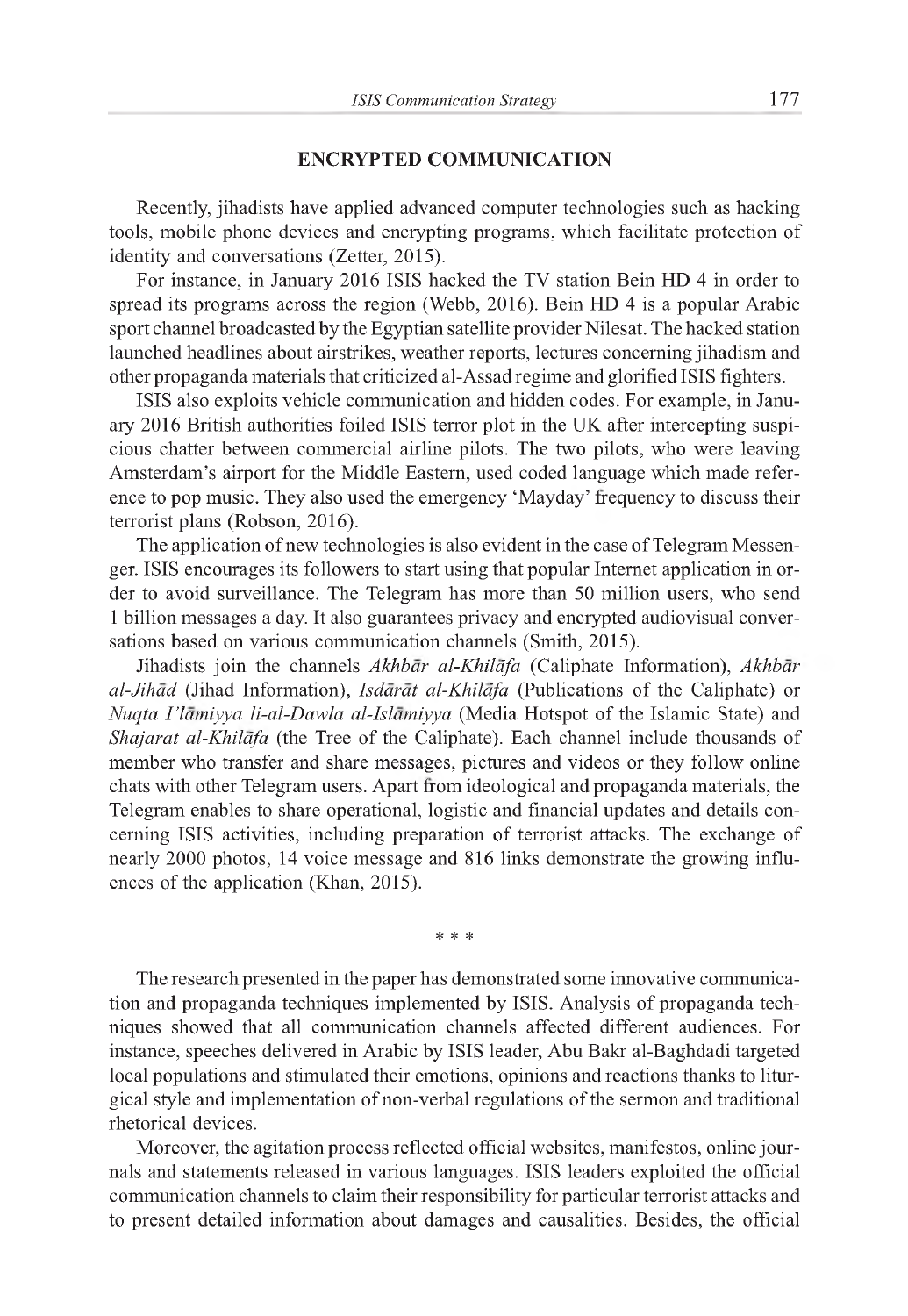channels concerned appropriate style and narration as well as common graphics, colors and logotypes.

However, ISIS has also used social medias, which targeted Western audiences. Various Internet accounts and Tweeter profiles enabled to express different propaganda materials such as ideological posts, high quality video films, sophisticated pictures and graphics that glorify jihadism and threat or condemn political opponents. The materials spread extremist ideas among internet users, recruited new fighters and inspired terrorist attacks.

The research presented in the paper also showed some new challenges for counterterrorism and cybersecurity policies in the world. It should be pointed out that it is more and more difficult to identify potential supporters, militants and terrorists because they use various avatars, profiles, symbols and particular Arabic hashtags that unite them and facilitate communication and exchange of materials. Besides, blocking of Twitter accounts are ineffective because suspended profiles are replaced by new users who often change their avatars and profiles. Furthermore, implementation of advanced computer technologies, hacking tools or encrypting programs facilitate protection of identity and conversations and create additional risks for worldwide security.

#### **BIBLIOGRAPHY**

- Ajroudi A. (2015), *It sounds like BBC: ISIS seeks legitimacy via caliphate radio service,* "Al-Arabiya News", 12.06.2015, <http://english.alarabiya.net/en/media/television-and-radio/2015/06/12/> -It-sounds-like-BBC-ISIS-seeks-legitimacy-via-caliphate-radio-service-.html (10.11.2015).
- Astorino-Courtois A., Canna S. et all. (2015), *ISIL Influence and Resolve,* "Special Operations Command Central - SOCCENT, A Strategic Multi-Layer (SMA) Periodic Publication", September 2015.
- Callimachi R., Yardley J. (2015), *From Amateur to Ruthless Jihadist in France,* "The New York Times", 17.01.2015, [http://www.nytimes.com/2015/01/18/world/europe/paris-terrorism](http://www.nytimes.com/2015/01/18/world/europe/paris-terrorism-)brothers-said-cherif-kouachi-charlie-hebdo.html (10.11.2015).
- Daninos F. (2015), *Internet, arme de persuasion massive*, "Hors-Serie science et avenir", Juillet-Aout 2015.
- Feakin T., Wilkinson B. (2015), *The future of jihad What next for ISIL and al-Qaeda?*, "Strategic Insight, Australian Strategic Policy Institute", June 2015.
- Gray R. (1975), *The Cambridge history of Africa*, Vol. 4, Cambridge.
- Hannah Strange H. (2014), *Islamic State leader Abu Bakr al-Baghdadi addresses Muslims in Mosul,* "The Telegraph", 5.07.2014, <http://www.telegraph.co.uk/news/worldnews/middleeast/iraq/> 10948480/Islamic-State-leader-Abu-Bakr-al-Baghdadi-addresses-Muslims-in-Mosul.html (09.11.2015).
- *i24 News* (2015), [http://www.i24news.tv/ar/jlAi/middle-east/90968-151031~i^-^"jjN-»jjU=!l-](http://www.i24news.tv/ar/jlAi/middle-east/90968-151031~i%5e-%5e%e2%80%9cjjN-%c2%bbjjU=!l-).(14.05.2016) أدى-آلى-مقتل-224-شخصـالحي-ميناءداعش ينبنى إسقاط
- Irish J., Vidalon D. (2015), *France launches air strikes against Islamic State in Syria,* "Reuters'', 27.09.2015, <http://www.reuters.com/article/us-mideast-crisis-france-syria-idUSKCN0RR07> Y20150927#eReZqrtooLY13th4.97 (14.05.2016).
- *Jihadology* (2015), <http://jihadology.net/category/dabiq-magazine/> (9.11.2015).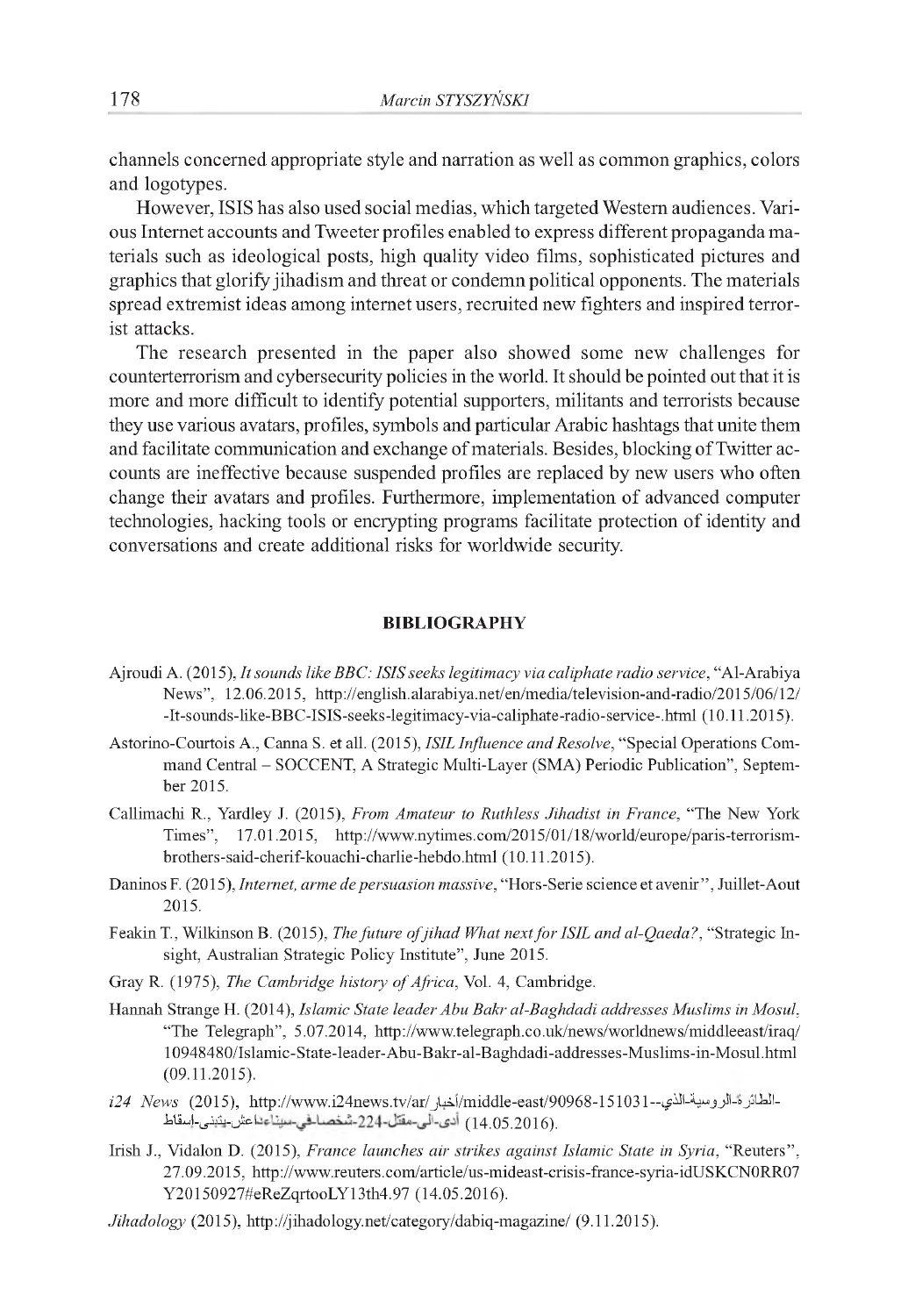- Khan V., Watts B. et al. (2015), *Massive Migration to Telegram, the new Jihadist Destination,* "TRAC Insight'', 30.10.2015, [http://www.trackingterrorism.org/chatter/trac-insight-massive-migra](http://www.trackingterrorism.org/chatter/trac-insight-massive-migra-)tion-telegram-new-jihadist-destination (14.05.2016).
- Khomami N. (2016), *Brussels explosions: what we know so far,* "The Guardian", 22.03.2016, <http://www.theguardian.com/world/2016/mar/22/brussels-attacks-what-we-know-so-far> (14.05.2016).
- Koplowitz H. (2013), *US Formally Admits Killing Anwar Al-Awlaki, 3 Other Citizens, In Drone Strikes,* "International Business Times", 22.05.2013, [http://www.ibtimes.com/us-formally](http://www.ibtimes.com/us-formally-)admits-killing-anwar-al-awlaki-3-other-citizens-drone-strikes-full-text-1275805 (29.06.2014).
- Linda Jones L. (2012), *The Power of oratory in the medieval Muslim world*, Cambridge.
- Munir R. (2005), Al-Khitāba 'ind al-'arab, Bayrūt.
- Patrick Gaffney P. (1994), *The Prophet's pulpit*, Berkeley.
- Robson S. (2016), *RAFfoiled ISIS airline terror plot to bomb four UK cities after cracking pop song code,* "The Mirror", 24.01.2016, [http://www.mirror.co.uk/news/uk-news/raf-foiled-isis-air](http://www.mirror.co.uk/news/uk-news/raf-foiled-isis-air-)line-terror-7236025 (14.05.2016).
- RudnerM. (2016), *Electronic Jihad: The Internet as Al-Qaeda's Catalyst fo r Global Terror,* w: *Violent Extremism Online New Perspectives on Terrorism and the Internet,* (eds.) A. Aly, S. Macdonald et all., London.
- Smith D. (2015), *ISIS is encouraging followers to download this popular messaging app,* "Tech Insider'', 18.11.2015, <http://www.techinsider.io/isis-to-followers-download-telegram-2015-11> (14.05.2016).
- Strange H. (2014), *Islamic State leader Abu Bakr al-Baghdadi addresses Muslims in Mosul,* "The Telegraph", 5.07.2014, <http://www.telegraph.co.uk/news/worldnews/middleeast/iraq/> 10948480/Islamic-State-leader-Abu-Bakr-al-Baghdadi-addresses-Muslims-in-Mosul.html (09.11.2015).
- *Twitter* (2015), [www.twitter.com/ss20y4\\_zz/status/5529008774030454784](http://www.twitter.com/ss20y4_zz/status/5529008774030454784) (20.01.2015).
- Vidino L., Hughes S. (2015), *ISIS in America: from Retweets to Raqqa*, "The Program on Extremism", Washington.
- Webb S. (2016), *ISIS launch their own TV channel complete with its own weather reports,* "The Mirror", 25.01.2016, [http://www.mirror.co.uk/news/world-news/isis-launch-tv-channel-com](http://www.mirror.co.uk/news/world-news/isis-launch-tv-channel-com-)plete-7239984 (14.05.2016).
- Zetter K. (2015), *ISIS's Opsec manual reveals how it handles cybersecurity,* "Wired", November, 19.11.2015, [http://www.wired.com/2015/11/isis-opsec-encryption-manuals-reveal-terrorist](http://www.wired.com/2015/11/isis-opsec-encryption-manuals-reveal-terrorist-)group-security-protocols/ (19.11.2015).

#### **ABSTRACT**

The present paper concerns studies on innovative communication and propaganda strategies of the main jihadist group called "the Islamic State of Iraq and Syria" (ISIS). In fact, media and Internet agitations enabled to reinforce ideological and operational influences of that organization and they affected different militants in the world who joined the battlefield in Syria and Iraq or carried out terrorist attacks in the West.

Analysis of propaganda techniques reflects the following topics: liturgical speeches, official media channels, social medias and encrypted communication. Besides, the research demonstrates different audiences of ISIS communication strategy, which aims at affecting emotions and at stimulating opinions and reactions. The indoctrination concerns traditional, liturgical